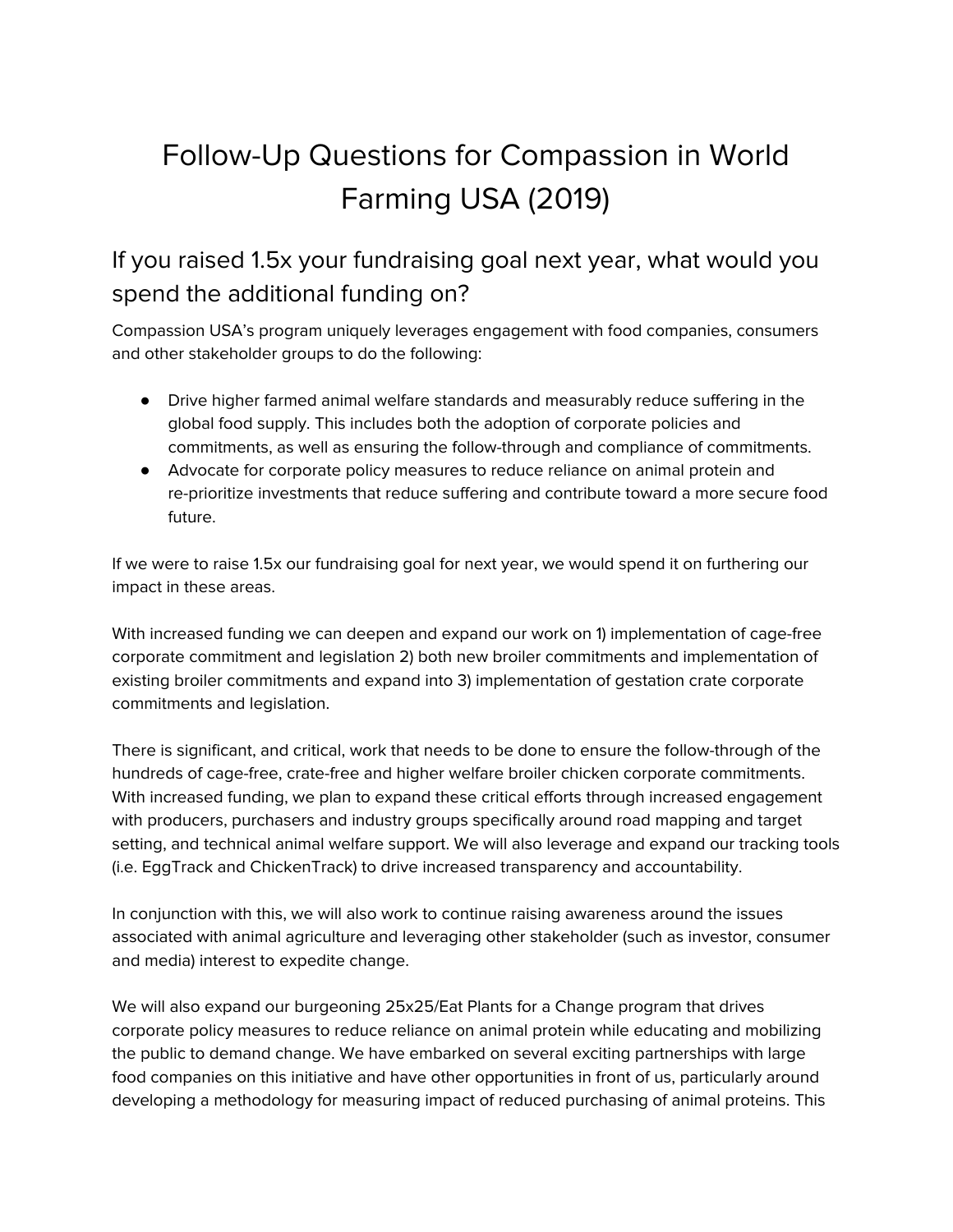requires additional staff to support the food business engagement, produce market analysis and disseminate the program messaging to multiple stakeholder groups.

## How many new staff members would you like to hire within the next year if you had sufficient funds? Please specify for what roles or campaigns.

Drive higher farmed animal welfare standards and measurably reduce suffering in the global food supply:

- Food Business Compliance Coordinator
- Senior Food Business Manager
- Food Business Manager- Investment Specialty
- Commercial Supply Chain Specialist
- Animal Welfare Specialist
- Public Engagement Manager

Advocating for corporate policy measures to reduce reliance on animal protein and re-prioritizing investments that reduce suffering and contribute toward a more secure food future:

- Market Analyst
- Public Relations Specialist
- Food Business Coordinator Sustainable Food Systems

Operations to underpin above expansion and ensure organizational sustainability:

● Administrative assistant

Regarding the top 3–5 programs you provided, give a description of the expenses that are NOT related to staff. Expenses related to staff include salaries, insurance, travel costs, and similar expenses.

Food Business

- Forums and events: Compassion-hosted, food business-focused
- Travel: for food business meetings
- Conference attendance
- Research: I.e. market reports, scientific papers, subscriptions

### Public engagement

- Media and public relations
- Memberships and subscriptions
- Production, photography/filming, audio and visual equipment
- Travel & conference attendance